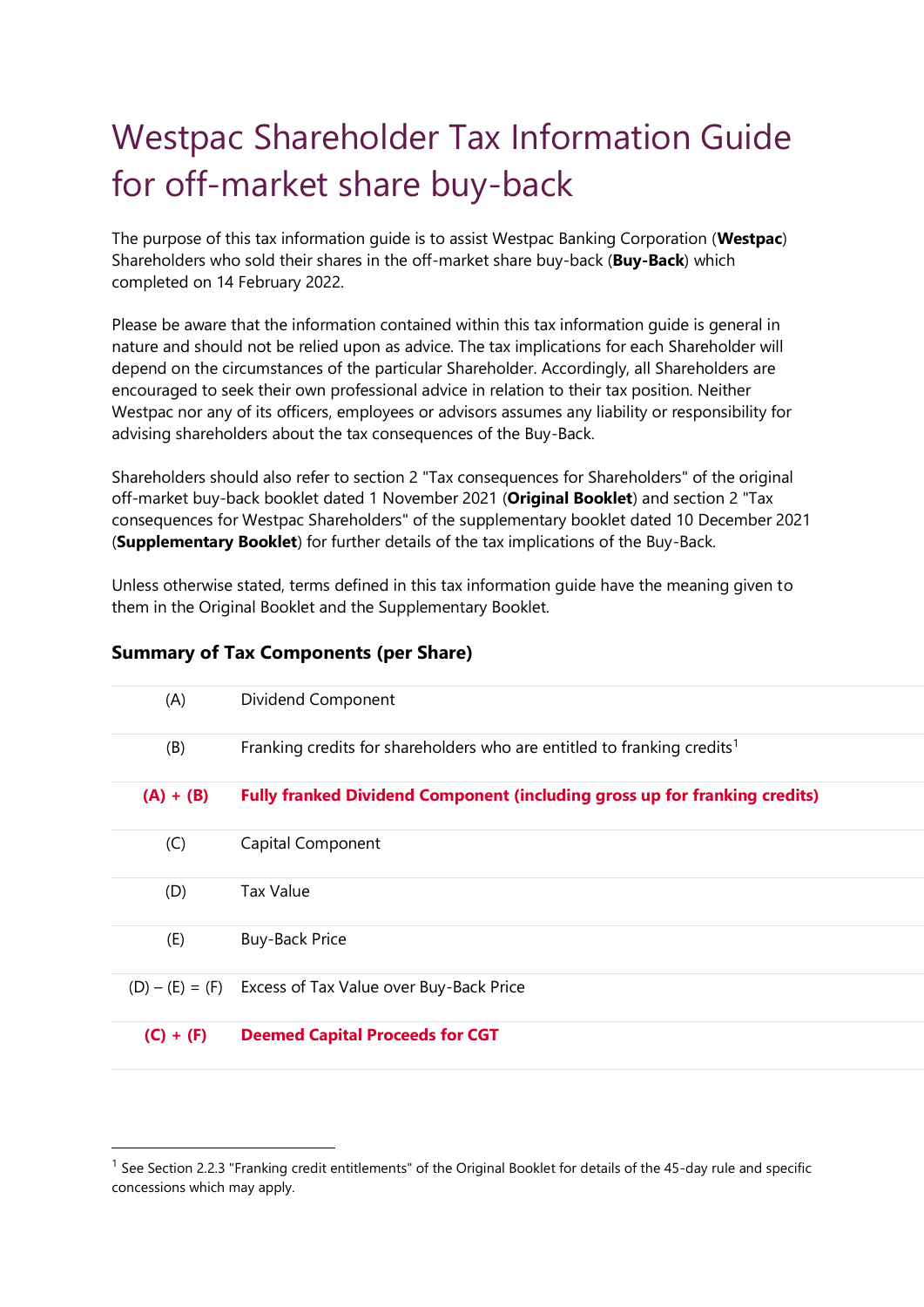# **Australian Taxation Office (ATO) Class Ruling**

The ATO has advised that it intends to issue its Class Ruling related to the Buy-Back by the middle of March 2022. A copy of the Class Ruling will be available at westpac.com.au/buyback and the ATO website at ato.gov.au.

The Class Ruling is not expected to apply to Shareholders who have elected for the taxation of financial arrangement provisions to apply in respect of their Shares or for Shareholders who acquired their Shares under an Employee Share Scheme.

## **Dividend Component**

Based on a Buy-Back Price of \$20.90 per share, the ATO Class Ruling is expected to confirm that the Dividend Component of the Buy-Back Price will be A\$9.56 per Share.

## **Tax implications of the Dividend Component for Shareholders**

## *Resident Shareholders*

You must include in your assessable income, for each Share disposed of under the Buy-Back:

- a deemed dividend equal to the Dividend Component; and
- if you are entitled to the benefit of a tax offset, the franking credits attached to the Dividend Component.

If you are entitled to the benefit of franking credits on the Dividend Component, you should be entitled to a tax offset equal to the amount of the franking credits.

### *Non-resident Shareholders*

If you are a non-resident Shareholder who does not carry on business through a permanent establishment in Australia, the Dividend Component should not be subject to Australian income tax or Australian withholding tax (as the Dividend Component will be fully franked).

## **Tax implications of the Capital Component for Shareholders**

### *Resident Shareholders*

Shareholders participating in the Buy-Back will be deemed, for CGT purposes, to have disposed of each Share for the Capital Component of \$11.34 plus the amount (if any) by which the Tax Value exceeds the Buy-Back Price (**Capital Proceeds**). The date of disposal will be taken, for CGT purposes, to be 14 February 2022.

Based on a Tax Value of \$24.14 per Share and Buy-Back Price of \$20.90 per Share, the deemed Capital Proceeds per Share is \$14.58.

The Tax Value has been calculated in accordance with the ATO Tax Determination TD 2004/22 and Practice Statement PSLA 2007/9 (which includes an adjustment to take into account the 2021 Full Year Dividend).